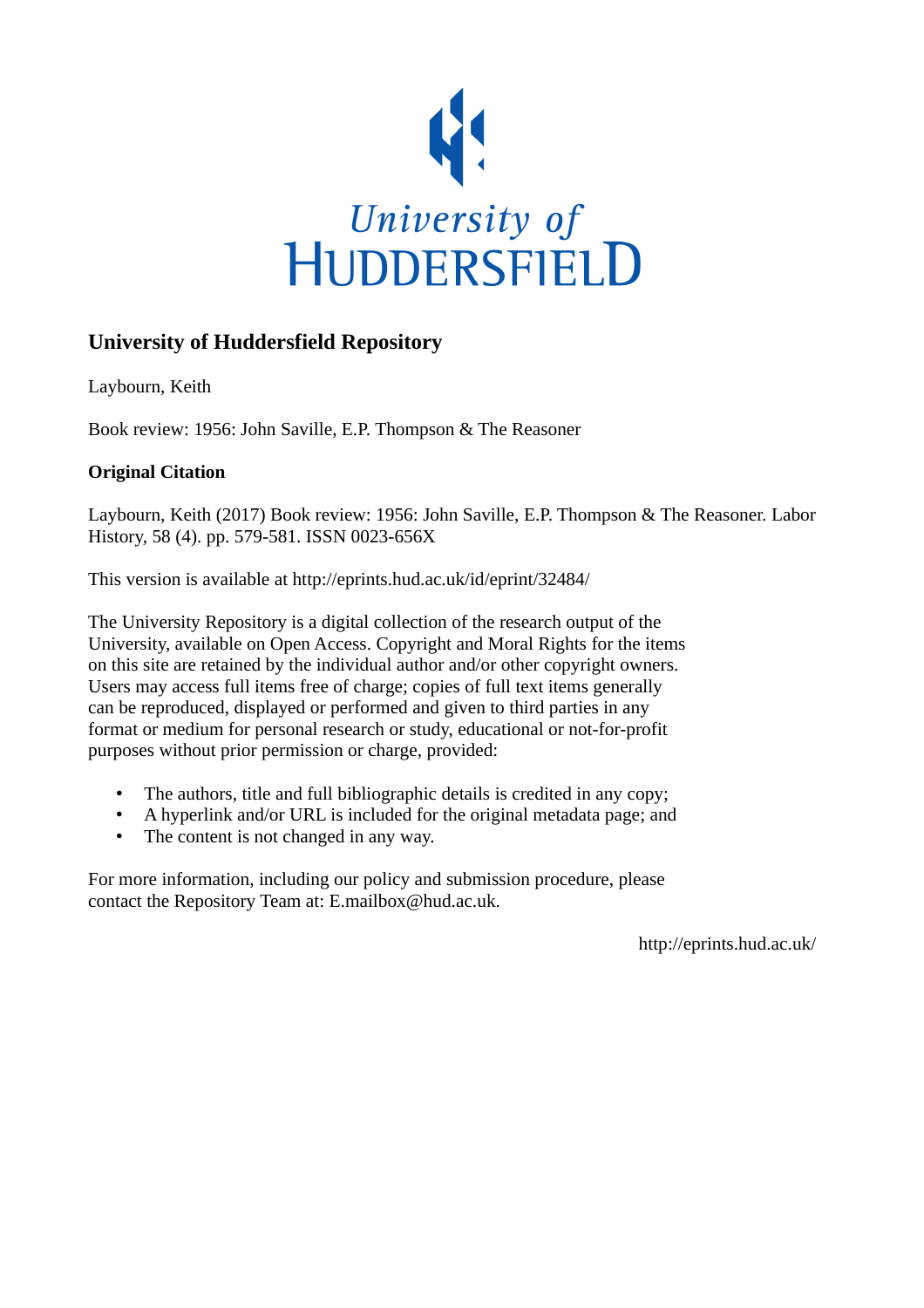# **Paul Flewers and John McIlroy (eds),** *1956: John Saville, E.P. Thompson & The Reasoner* **, London, Merlin Press, 2016, ISBN 978 0 85036 726 3 , £20**

1956 was a dramatic year in both the history of world and British communism for it saw Krushchev 'Secret Speech' reveal the iniquities of Stalin, the Soviet invasion of Hungary, and deep divisions develop within the Communist Party of Great Britain over the restrictive bonds of democratic centralism which stifled open debate within the party. These developments eventually led to a major split in the CPGB which saw the loss of more than 9,000 members and the emergence of the unaligned New Left - so often analysed in recent times by Stuart Hall ( *Life & Times)*, Raphael Samuels *(Born Again Socialism)*, and others – which focused around John Saville's the *New Reasoner*. The New Left never became an enduring organisation with a viable anti-Stalinist programme but rather a set of socialist organisations and Bryan Palmer has reflected that the *New Reasoner* was quoted by everyone though 'no one actually read it'. Important as this is, this book is not about the consequences of these debates in 1956 but about the events themselves, offering a salient collection of Party documents essentially to provide context to the three copies of *The Reasoner* printed in 1956, edited by the Marxist historians John Saville and E. P. Thompson. With a combined circulation of only around 3,000 copies the three issues of *The Reasoner* provided a platform to encapsulate the discussion of democratic centralism and democracy that convulsed the party in 1956 after the revelation of the 'crimes' of Stalin. These documents are accompanied by three powerfully argued and thought-provoking contextual essays by Paul Flewers and John McIlroy which reveal the seismic shock of De-Stalinisation in 1956, and a CPGB's state of denial, and the ideas of both Saville and Thompson.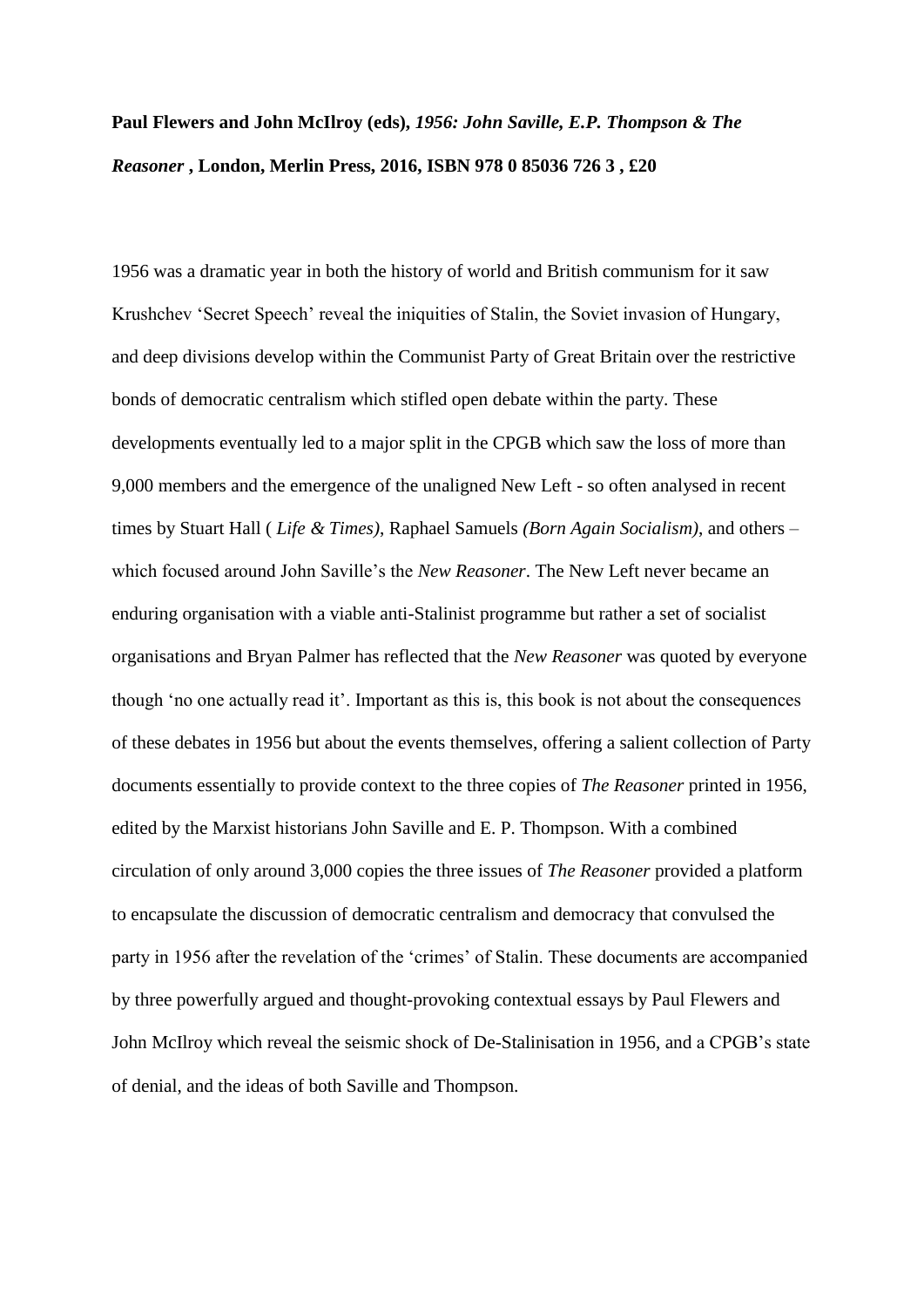John McIlroy's introductory essay on 'Communist Intellectuals and 1956: John Saville, Edward Thompson and *The Reasoner*' is iconoclastic in style shattering any illusion that the CPGB had a thriving intellectual and cultural life in the early 1950s.The fact is that there was little democratic debate within the Party which, despite Krushchev's 'Secret Speech continued to suppress open debate. Those who reject Eurocommunism and Trotskyism, or Trotksyist activities, will not like these realities but even the skimpiest of perusals of the CPGB archives reveal this to be the case. Harry Pollitt famously stated 'Defending the Soviet Union gives you a headache?...if it gives you a headache take an aspirin.' The fact is that, under Pollitt's leadership and that of his successor John Gollan, the CPGB was simply not responding the denunciation of Stalin, and the implication that Communism should be allowed to develop in different ways in different countries. The CPGB used democratic centralism to stifle debate and created a commission on Inner Party Democracy at the end of 1956 to try to dampen down criticism of the Soviet Union and the plurality of routeways in creating Marxist states. The Communist Party survived the challenges of 1956, and particularly the reaction to Soviet invasion of Hungary, but in 1968, having committed itself in 1967b to the idea that socialists in different countries could develop in their own ways, the invasion of Czechoslovakia put paid to the cult of the Soviet Union as many of the Party faithfuls condemned Soviet action.

To return to the events of 1956 though, by mid May 1956 Saville and Thompson were already facing disciplinary action from the Party for challenging democratic centralism before they published *The Reasoner.* Soon afterwards, Thompson was annoyed that his article 'Winter Wheat in Omsk' had been censored down from 1,700 words to 1,000 words by *World News and Views,* in its 30 June 1956 issue. The Executive Committee of the Party had objected to the fact that Thompson had inserted the statement that the Monolith was droning on in a dogmatic monotone 'without individual variation, without moral inflexion, without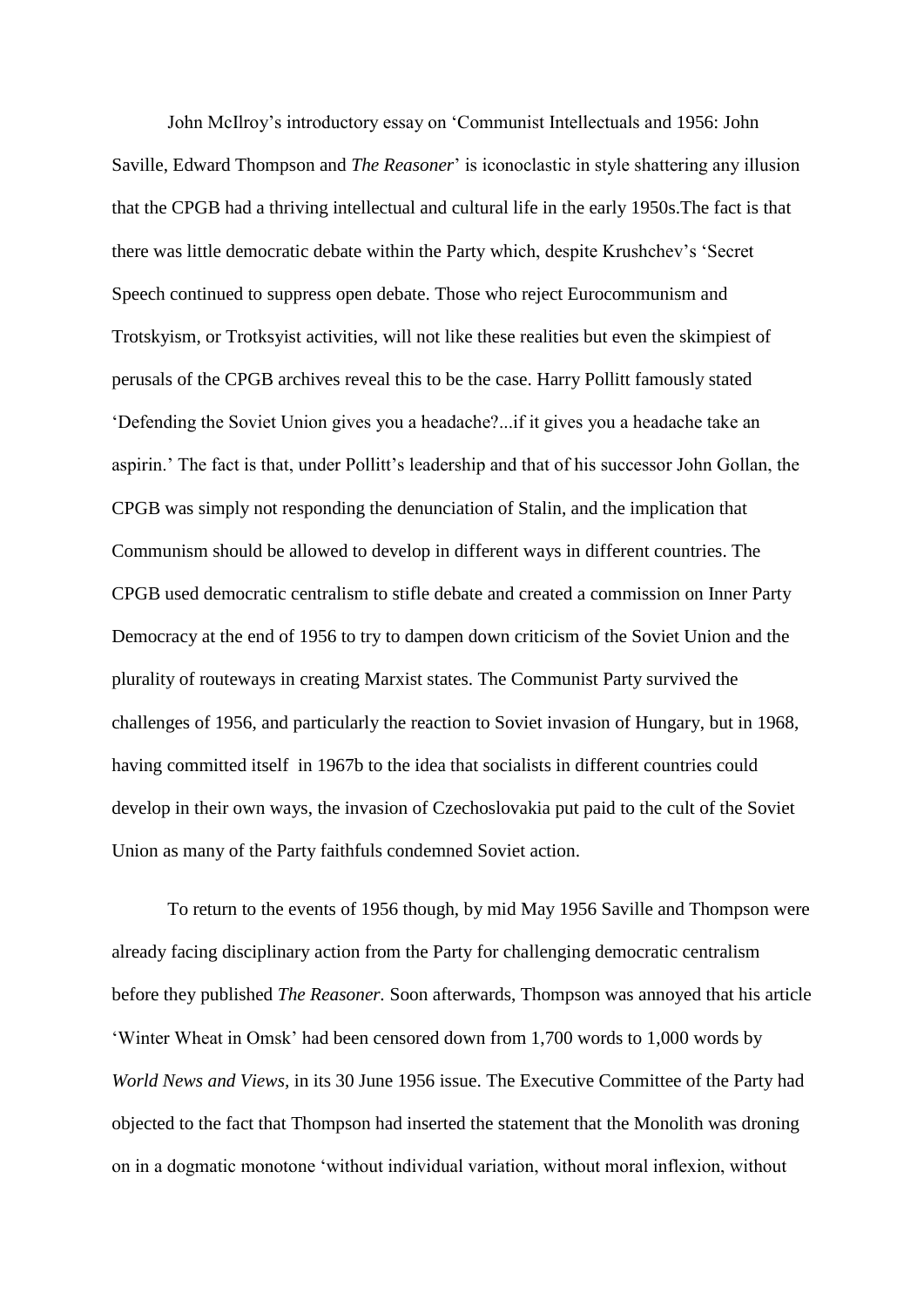native dialect'. His article nevertheless asked 'How often have we neglected our native socialist seed in favour of seed bred for Siberian conditions', suggested that we ought to be less concerned with Russian texts than British experiences, and demanding a more democratic climate of debate (pp. 111-114).

The EC of the Party considered itself advanced, discussing on the notion of 'Overcoming of the Cult of the Individual and its Consequences' and priding itself that 'Socialism in Britain was different from the Soviet Road'. This was not a view held by Saville and Thompson as they published their three issues of *The Reasoner* in July, September and November 1956, focusing upon the slowness of the CPGB leadership to challenge Stalin. Also at this moment Thompson asked, 'Why is the *Daily Worker* [the Party paper] the bleakest and least–inspired paper in Labour history?' In a letter to Bert Ramelson, the Yorkshire District Organiser, Thompson privately confided that his views the lack of selfcriticism of the Party: 'All I can say is, thank God there is no chance of the EC ever having power in Britain, it would destroy in a month every liberty or thought, concern and expression, which it has taken the British people over 300 years to win.' Ramelson transmitted these views directly to the EC of the Party.

In the first issue of *The* Reasoner, Saville and Thompson explained that they were publishing outside the party newspapers and journals they explained that they were providing 'a new forum for the far-reaching discussions at present going on', were encouraging a fresh polemic over the British condition for the growth of Marxism, and challenging the Party 'grossly irrational and authoritarian attitudes intermingled with claims to a "scientific analysis' (pp. 136-137).They were openly and vigorously challenging the dogma of the Party. Having attended the EC in early September to explain their position, just after the second issue of *The Reasoner* appeared, they decided resign and carry on producing the journal. In November 1956, the third issue was produced and contained an article on 'The Smoke of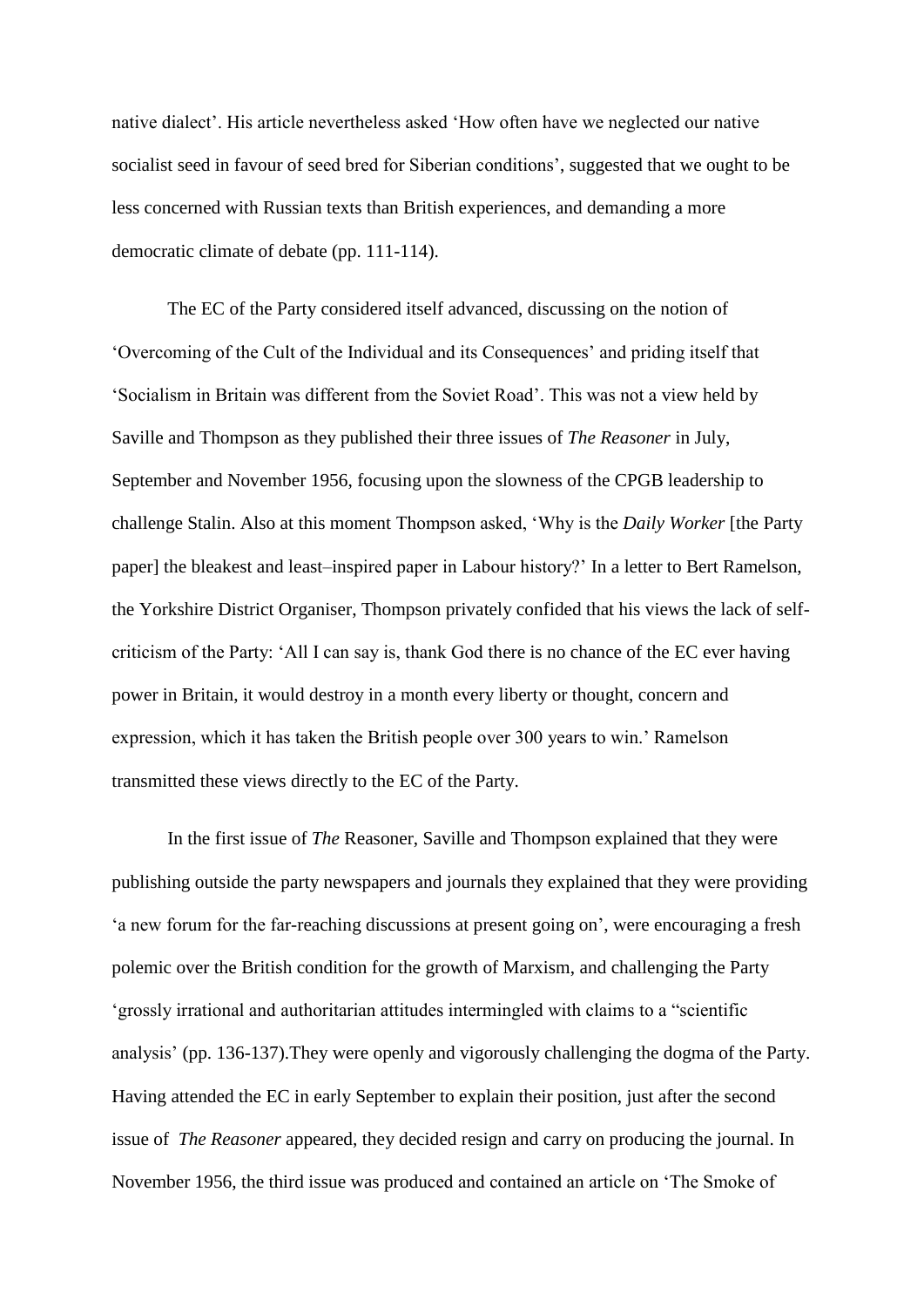Budapest' which suggested that 'Stalinism had sown the seeds and the whirlwind was Hungary.' This article compared the Soviet invasion of Hungary with the cynical imperialism of Britain in Egypt. Shortly afterwards Saville and Thompson resigned from the Party, with significant support from party branches and individual Party members throughout Britain.

Flewers and McIlroy have done an immense service in gathering together the important documents of this vital moment in the history of the Communist Party and have published the three issues of *The Reasoner,* of which few copies survive. This rich seam of material is now readily available to all. However, the book ends with two essays. In one John McIlroy examines John Saville and his views on Stalinism. After shattering the illusion that the majority of academics resigned from the CPGB, McIlroy examines the life of Saville who did. It would appear that even in the 1930s Saville was alarmed at the unquestioning nature of the Party at the time of the Moscow Show Trials and that despite forming the basis of the New Left in the 1950s and 1960s he gradually drifted away from his Marxist roots, although he will always be seen as one of those who 'pushed forward the momentum generated by Krushchev's revelations' and encouraged polemical debate within British Marxism. In the second essay, Flewers in examining the life of Thompson sees him as a somewhat contradictory figure, who failed to analyse Stalinism and the role of the Soviet Union whilst accusing others of failing to do so, and distant from even those Trotskyists who supported him in *The Reasoner* debate. He argues that this may have been because he still retained vestiges of the Stalinist era and favoured the Popular Front of the mid -1930s rejecting the Trotskyist view that this was an abandonment of the revolutionary struggle.

This book is an important and a vital read to all those concerned with the history of Marxism in Britain. Undoubtedly, the essays, if not the documents, may well divide opinion. It may be challenged by those who feel that there was a democratic polemic developing within the CPGB in the early and mid-1950s. It may also be rejected by those or by those